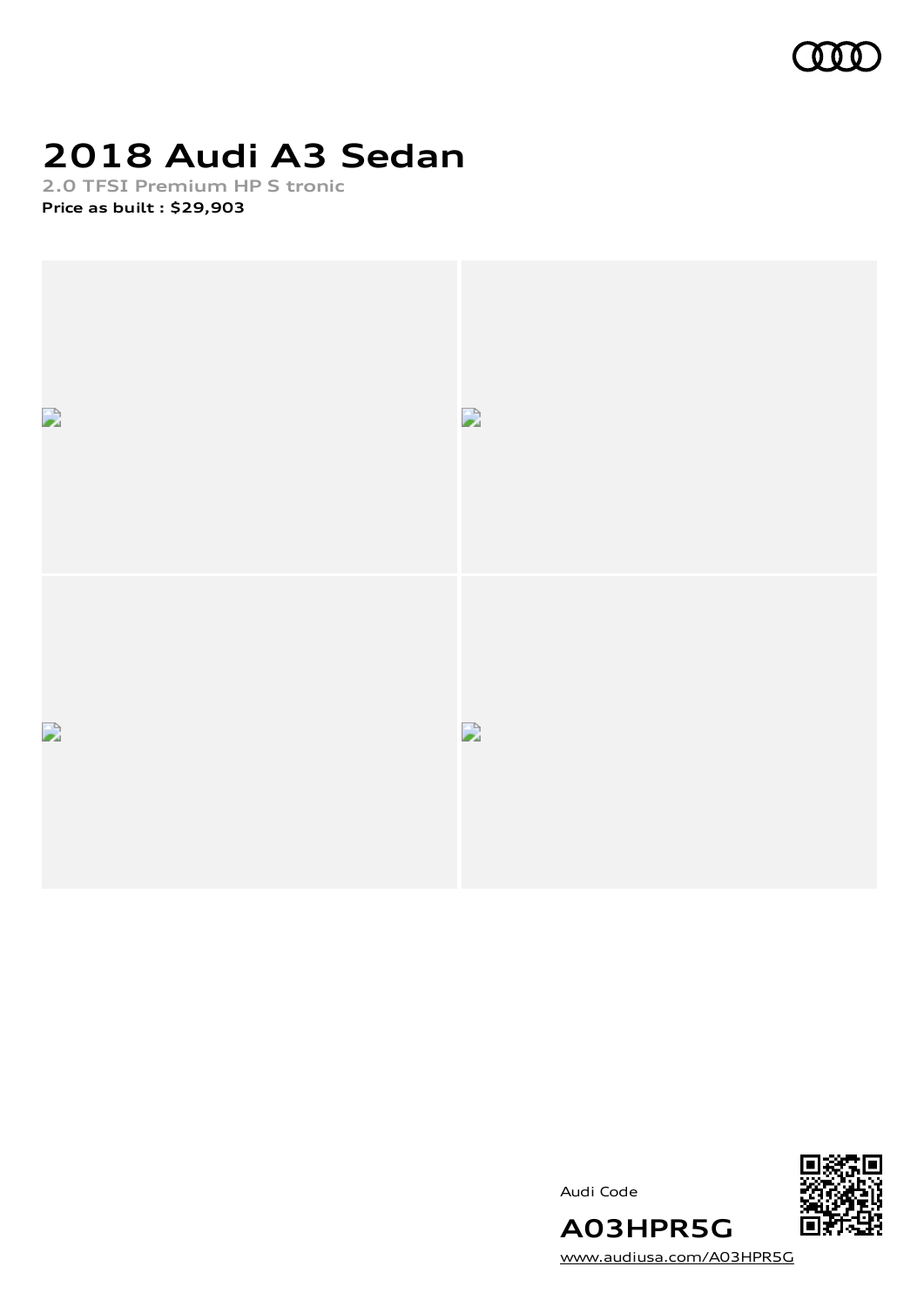# **Summary**

**Audi 2018 Audi A3 Sedan** 2.0 TFSI Premium HP S tronic

**Price as buil[t](#page-10-0)** \$29,903

### **Exterior colour**

Monsoon Gray metallic

### $\overline{\phantom{a}}$

### **Further Information**

| Type of vehicle | Used car    |
|-----------------|-------------|
| Mileage         | 7,700 miles |
|                 | N٥          |

**Warranty**

#### **Interior colour**

| Seats     | Black |
|-----------|-------|
| Dashboard | Black |
| Carpet    | Black |
| Headliner | Black |

#### **Audi Code** A03HPR5G

**Your configuration on www.audiusa.com** [www.audiusa.com/A03HPR5G](https://www.audiusa.com/A03HPR5G)

**Commission number** 54c367a30a0e09a92577

### **Technical Specifications**

| Engine type                  | Four-cylinder                                 |
|------------------------------|-----------------------------------------------|
| stroke                       | Displacement/Bore and 1,984/82.5 x 92.8 cc/mm |
| Torque                       | 221 @ 1,600 - 4,300 lb-ft@rpm                 |
| Top track speed              | 130 mph mph $1$                               |
| Acceleration (0 - 60<br>mph) | 6.6 seconds seconds                           |
| Recommended fuel             | Premium                                       |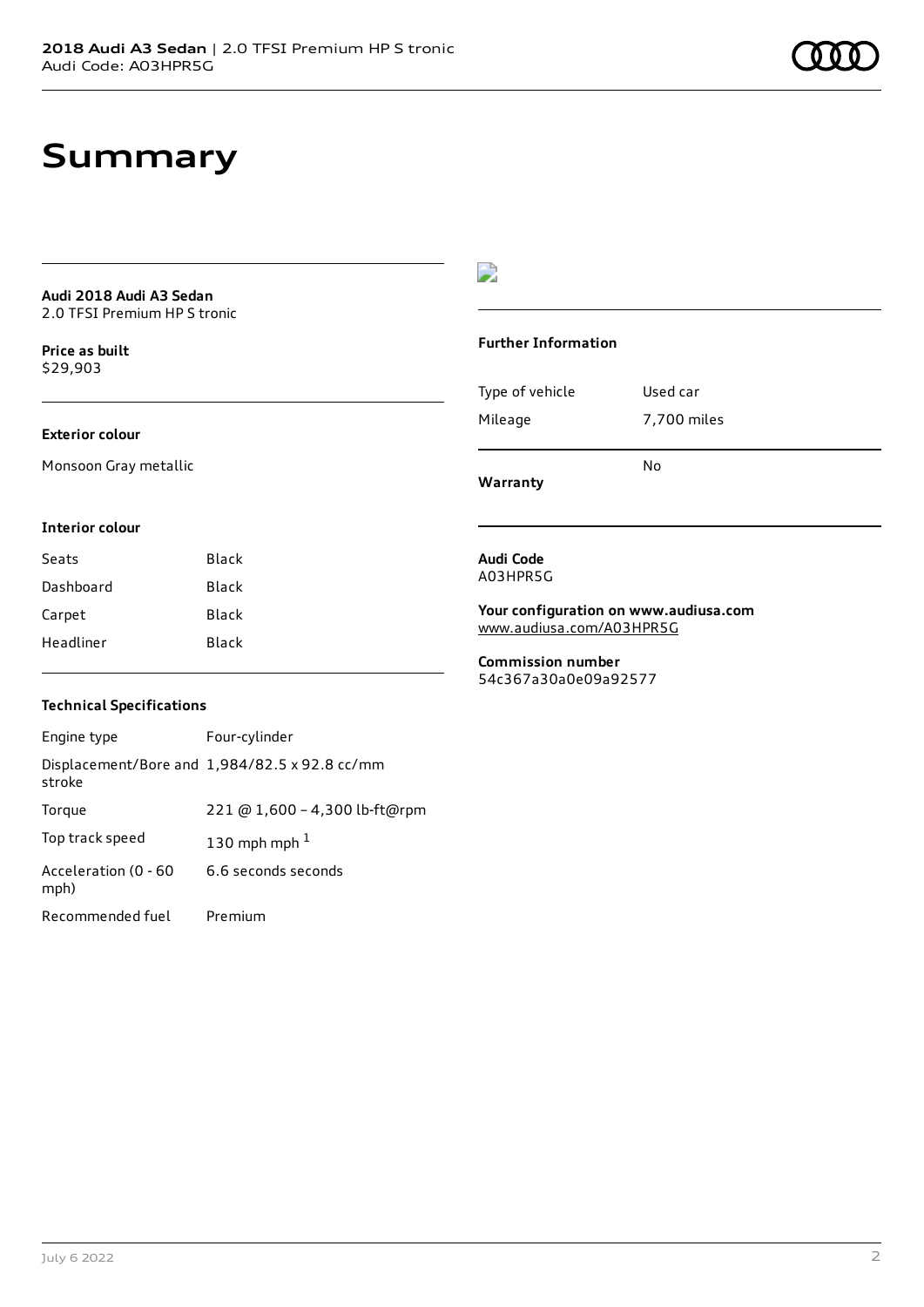# **Equipment**

Monsoon Gray metallic

Audi advanced key-keyless start, stop and entry

Convenience package

Ambient LED interior lighting package

Audi smartphone interface including Apple CarPlay™ and Google™ Android Auto™ for compatible devices

Audi virtual cockpit (12.3" LCD full digital instrument cluster with up to three visual modes: Infotainment and Classic. S, RS and R8 models also offer Sport mode)

MMI® Navigation plus

MMI® Radio plus with ten speakers and single CD player with MP3 playback capability







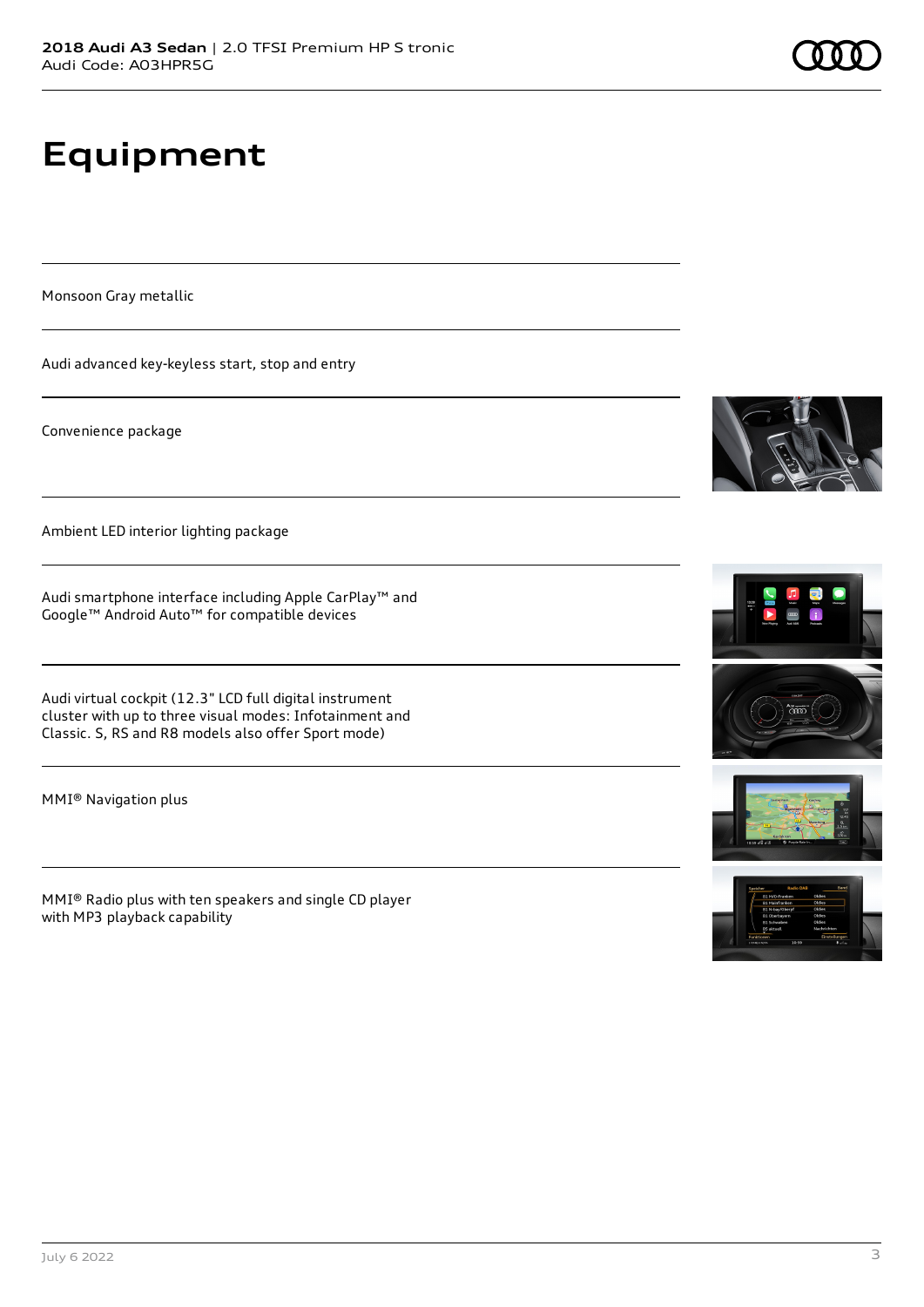# **Standard features**

### **Exterior**

| 0N4             | 4-link rear suspension                                   |
|-----------------|----------------------------------------------------------|
| 6XD             | Power-adjustable heated exterior side<br>mirrors         |
| 1S1             | Car jack                                                 |
| 9T1             | Heated windshield washer nozzles                         |
| 8IH             | Xenon plus headlights with LED daytime<br>running lights |
| 8TB             | Rear fog lights                                          |
| H7K             | 17" 225/45 all-season tires                              |
| 8SK             | LED taillights                                           |
| 4KC             | Side and rear windows in heat-insulating<br>glass        |
| 4ZE             | Black trim around exterior side windows                  |
| CT <sub>0</sub> | 17" 5-arm design wheels                                  |
| 0PO             | Dual exhaust outlets with chrome tips                    |

# **Interior**

| 7HA | Without extended leather package |
|-----|----------------------------------|
| N4M | Leather seating surfaces         |
| 4A3 | <b>Heated front seats</b>        |
| 5MA | Micrometallic Silver inlays      |

### **Infotainment and Driver Assistance**

| 6K2 | Audi pre sense® front with pedestrian<br>protection                              |
|-----|----------------------------------------------------------------------------------|
| 7W1 | Audi pre sense <sup>®</sup> basic                                                |
| KA2 | Rear view camera                                                                 |
| 9VD | Audi sound system                                                                |
| QV3 | Sirius XM® Satellite Radio                                                       |
| 9ZX | BLUETOOTH <sup>®</sup> wireless technology<br>preparation for compatible devices |

### **Interior**

| Q]1             | Aluminum interior package (climate control<br>vent and door handle surrounds, mirror and<br>window control trims) |
|-----------------|-------------------------------------------------------------------------------------------------------------------|
| 3FB             | Panoramic sunroof                                                                                                 |
| 7M3             | Aluminum door sill inlays                                                                                         |
| 6NQ             | Black cloth headliner                                                                                             |
| 9AK             | Dual-zone automatic climate control                                                                               |
| 4L <sub>2</sub> | Manual-dimming interior rear view mirror                                                                          |
| 1 XW            | Three-spoke multifunction steering wheel                                                                          |
| 6E3             | Front center armrest                                                                                              |
| 7F9             | Leather-wrapped gear selector                                                                                     |
| 3 NU            | Load-through facility                                                                                             |

### **Safety and Security**

| 4UB | Driver and front-passenger advanced airbags                       |
|-----|-------------------------------------------------------------------|
| 1AS | Electronic Stability Control (ESC) with<br>traction control (ASR) |
| UH1 | Electromechanical parking brake                                   |
| 8T2 | Cruise control with coast, resume and<br>accelerate features      |
| 6Y8 | Top track speed of 155 mph                                        |
| 4H3 | Integrated child door locks in rear doors                         |
| 1N3 | Electromechanical power steering                                  |
| 7K6 | Tire-pressure monitoring system                                   |
| 4X3 | Front thorax side airbags and Sideguard®<br>head curtain airbags  |
|     |                                                                   |

### **(1/2)**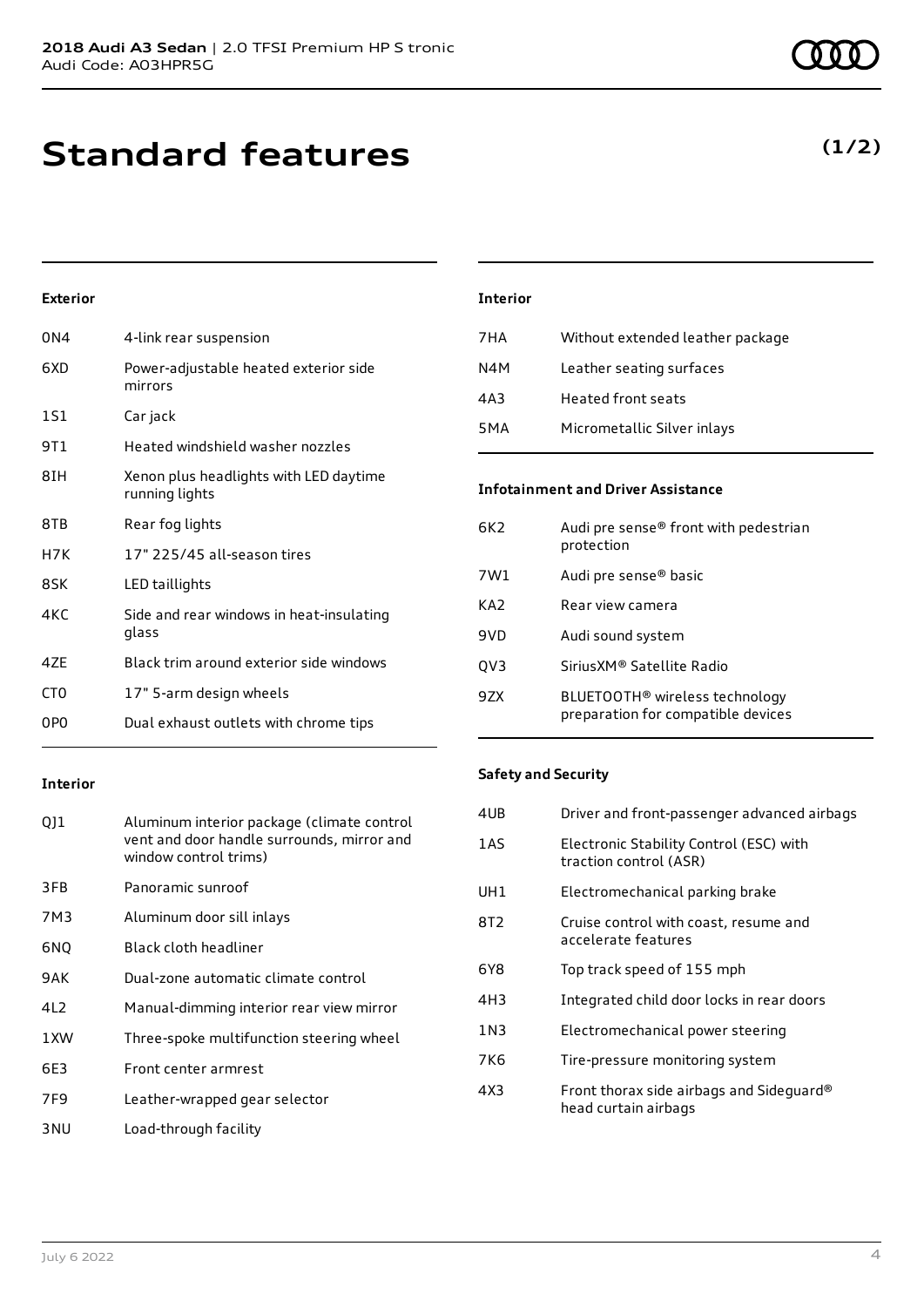**(2/2)**

## **Standard features**

### **Safety and Security**

| 8N6 | Rain/light sensor for automatic windshield |
|-----|--------------------------------------------|
|     | wipers and headlights                      |

3B7 Lower Anchors and Tethers for Children (LATCH) in rear seats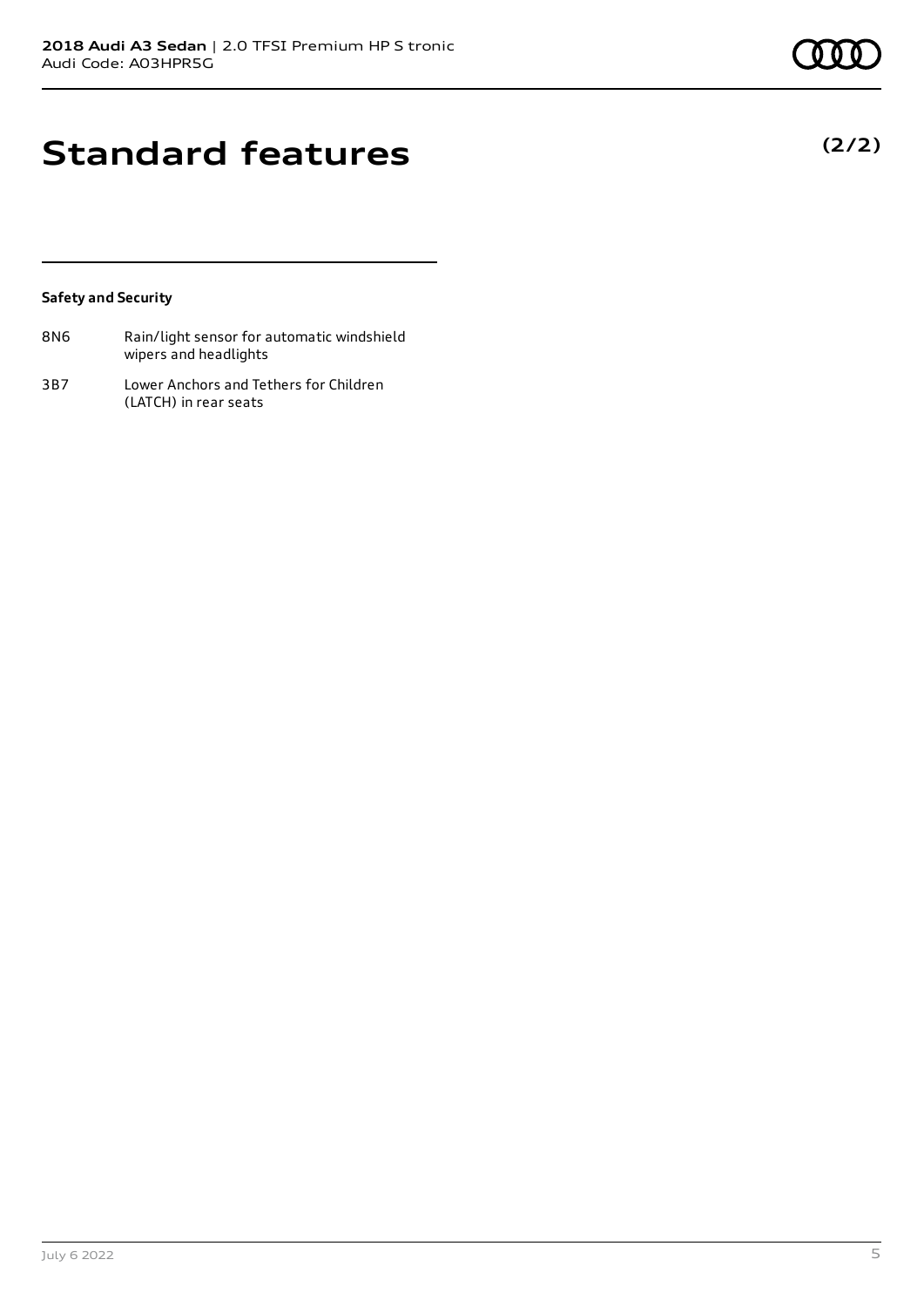# **Dealer remarks**

Certified. Monsoon Gray Metallic 2018 Audi A3 2.0T Premium FrontTrak w/ Navigation FrontTrak 6-Speed Automatic S tronic 2.0L 4-Cylinder TFSI One Owner Car Fax, \*\*307 POINT CERTIFICATION INSPECTION\*\*, A3 2.0T Premium FrontTrak w/ Navigation, ABS brakes, Alloy wheels, Electronic Stability Control, Front dual zone A/C, Heated door mirrors, Heated Front Bucket Seats, Heated front seats, Illuminated entry, Low tire pressure warning, Power moonroof, Remote keyless entry, Traction control.

Recent Arrival! Odometer is 19875 miles below market average! 26/35 City/Highway MPG

Certification Program Details: Audi Certified Pre-Owned Awards:

\* 2018 KBB.com 10 Most Awarded Brands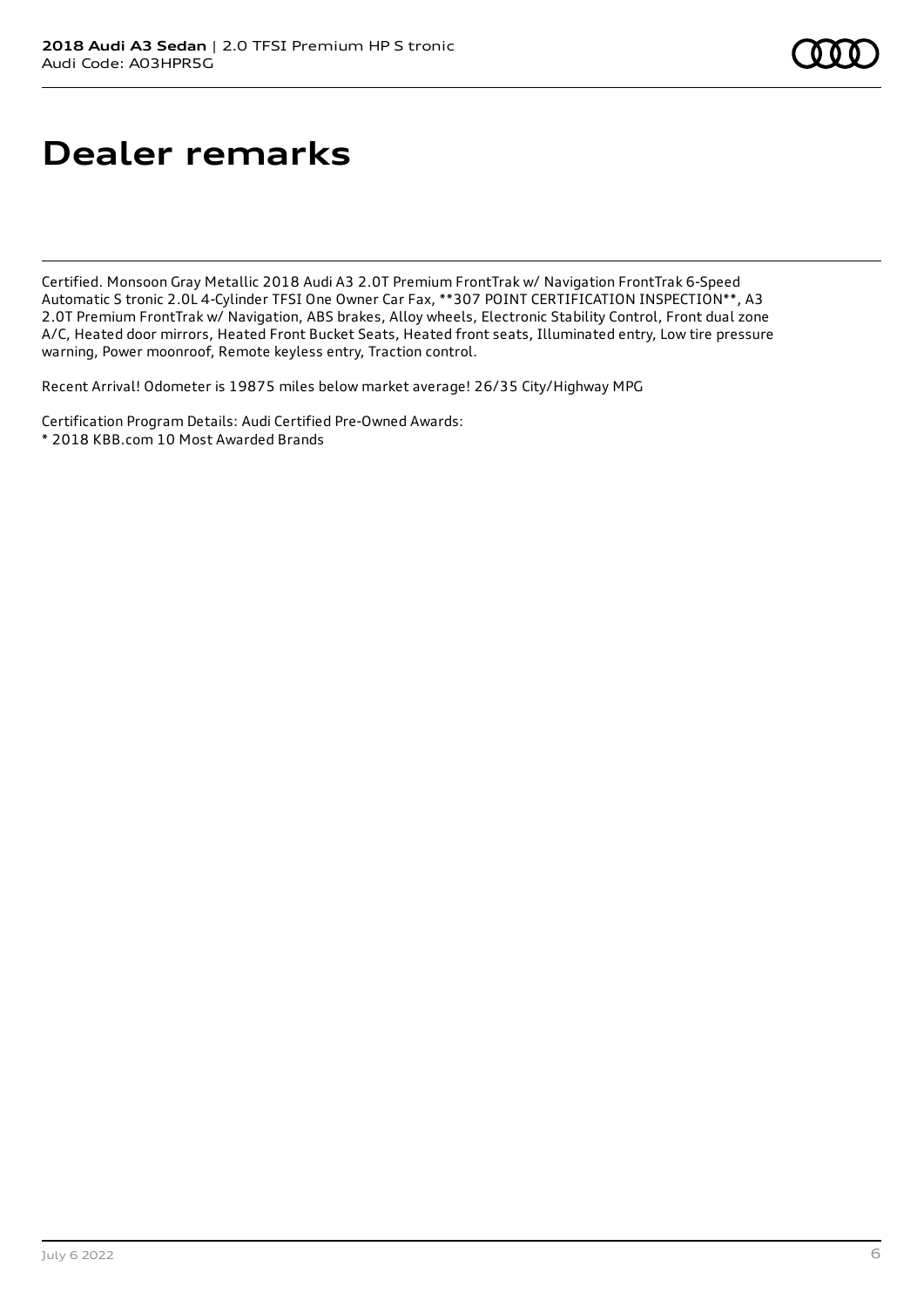# **Technical Specifications**

### **Engineering | Performance**

| Engine type                                 | Four-cylinder                                 | Gear ratios: 6th         | 0.755:1                                 |
|---------------------------------------------|-----------------------------------------------|--------------------------|-----------------------------------------|
| Power Level                                 | 40                                            | Gear ratios: 7th         | 0.635:1                                 |
| Displacement                                | 2.01                                          | Gear ratios: Reverse     | 2.901:1                                 |
| Max. output ps/hp                           | 186 @ 4,400 - 6,000 @ rpm                     | Drivetrain type          | S tronic <sup>®</sup> dual-clutch       |
| Torque                                      | 221 @ 1,600 - 4,300 lb-ft@rpm                 | Gear ratios: Final Drive | 1st-5th 4.769: 1, 6th-7t                |
| Valvetrain                                  | 16-valve DOHC                                 |                          | Reverse 3.444: 1                        |
| Acceleration (0 - 60                        | 6.6 seconds seconds                           | Gear ratios: 4th         | 0.925:1                                 |
| mph)                                        |                                               | Transmission             | Seven-speed S tronic® du                |
| Engine block                                | Cast-iron                                     |                          | automatic transmission y<br>wheel drive |
| Induction/fuel injection Turbocharged/TFSI® |                                               | Gear ratios: 5th         | 0.705:1                                 |
| Cylinder head                               | Aluminum-alloy                                | Gear ratios: 2nd         | 2.750:1                                 |
| stroke                                      | Displacement/Bore and 1,984/82.5 x 92.8 cc/mm | Gear ratios: 3rd         | 1.767:1                                 |
| Top track speed <sup>1</sup>                | 130 mph mph                                   | Gear ratios: 1st         | 3.400:1                                 |

### **Electrical system**

| Alternator | 14 Volts - 320A |
|------------|-----------------|
| Battery    | 12 Volts - 59Ah |

### **Transmission | Drivetrain**

| Gear Tacios: Och         | <u>U. Z 23. T</u>                                                                                  |
|--------------------------|----------------------------------------------------------------------------------------------------|
| Gear ratios: 7th         | 0.635:1                                                                                            |
| Gear ratios: Reverse     | 2.901:1                                                                                            |
| Drivetrain type          | S tronic® dual-clutch                                                                              |
| Gear ratios: Final Drive | 1st-5th 4.769: 1, 6th-7th &<br>Reverse 3.444: 1                                                    |
| Gear ratios: 4th         | 0.925:1                                                                                            |
| Transmission             | Seven-speed S tronic <sup>®</sup> dual-clutch<br>automatic transmission with front-<br>wheel drive |
| Gear ratios: 5th         | 0.705:1                                                                                            |
| Gear ratios: 2nd         | 2.750:1                                                                                            |
| Gear ratios: 3rd         | 1.767:1                                                                                            |
| Gear ratios: 1st         | 3.400:1                                                                                            |

### **Steering**

| Steering type                              | Electromechanical power steering<br>system |
|--------------------------------------------|--------------------------------------------|
| Turning diameter, curb- 36.1 ft<br>to-curb |                                            |
| Steering ratio                             | 15.3:1                                     |

#### **Suspension**

| Front axle | MacPherson strut front suspension |
|------------|-----------------------------------|
| Rear axle  | Four-link rear suspension         |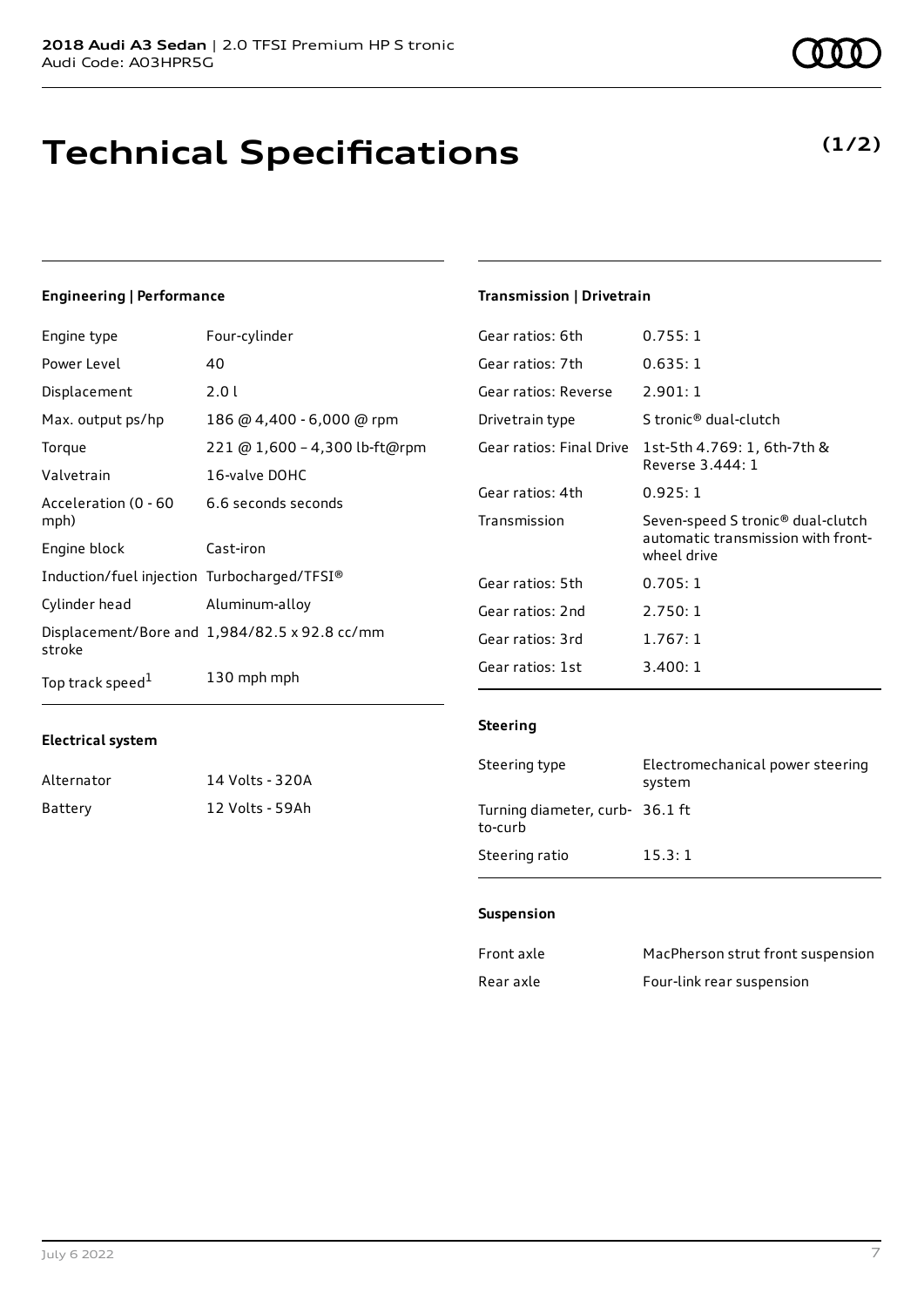# **Technical Specifications**

### **Brakes**

| Front brakes<br>12.3 (ventilated disc) in |                                                                                                   | Seating capacity                       |  |
|-------------------------------------------|---------------------------------------------------------------------------------------------------|----------------------------------------|--|
| Rear brakes                               | 10.7 (solid disc) in                                                                              | Shoulder room, re                      |  |
| Parking brake                             | Electromechanical                                                                                 | Head room with f<br>sunroof            |  |
| <b>Body</b>                               |                                                                                                   | Leg room, rear                         |  |
|                                           |                                                                                                   | Shoulder room, fr                      |  |
| Material                                  | Lightweight construction<br>technology - fully galvanized steel<br>unibody with aluminum hood and | Head room with r<br>sunroof            |  |
|                                           | front subframe                                                                                    | Leg room, front                        |  |
| Corrosion protection                      | Multistep anti-corrosion protection                                                               | Cargo volume, rea<br>seatbacks un/fold |  |

### **Warranty | Maintenance**

| Warranty    | 4-year/50,000-mile Audi New<br>Vehicle Limited Warranty                       |
|-------------|-------------------------------------------------------------------------------|
| Maintenance | 12-month/10,000-mile (whichever<br>occurs first) NO CHARGE first<br>scheduled |

#### **Exterior Measurements**

| Height                        | 55.7 in                       |
|-------------------------------|-------------------------------|
| Length                        | 175.5 (175.7 with S line®) in |
| Wheelbase                     | 103.8 in                      |
| Drag coefficient              | 0.30 Cw                       |
| Overall width with<br>mirrors | 77.2 in                       |
| Track rear                    | 60.1 in                       |
| <b>Track front</b>            | 61.2 in                       |
| Curb weight                   | 3,197 lb                      |

### **Interior measurements**

| Seating capacity                          | 5                     |
|-------------------------------------------|-----------------------|
| Shoulder room, rear                       | 53.0 in               |
| Head room with front<br>sunroof           | $36.5$ in             |
| Leg room, rear                            | $35.1$ in             |
| Shoulder room, front                      | 54.8 in               |
| Head room with rear<br>sunroof            | $36.1$ in             |
| Leg room, front                           | 41.2 in               |
| Cargo volume, rear<br>seatbacks up/folded | 12.3/N/A cu ft, cu ft |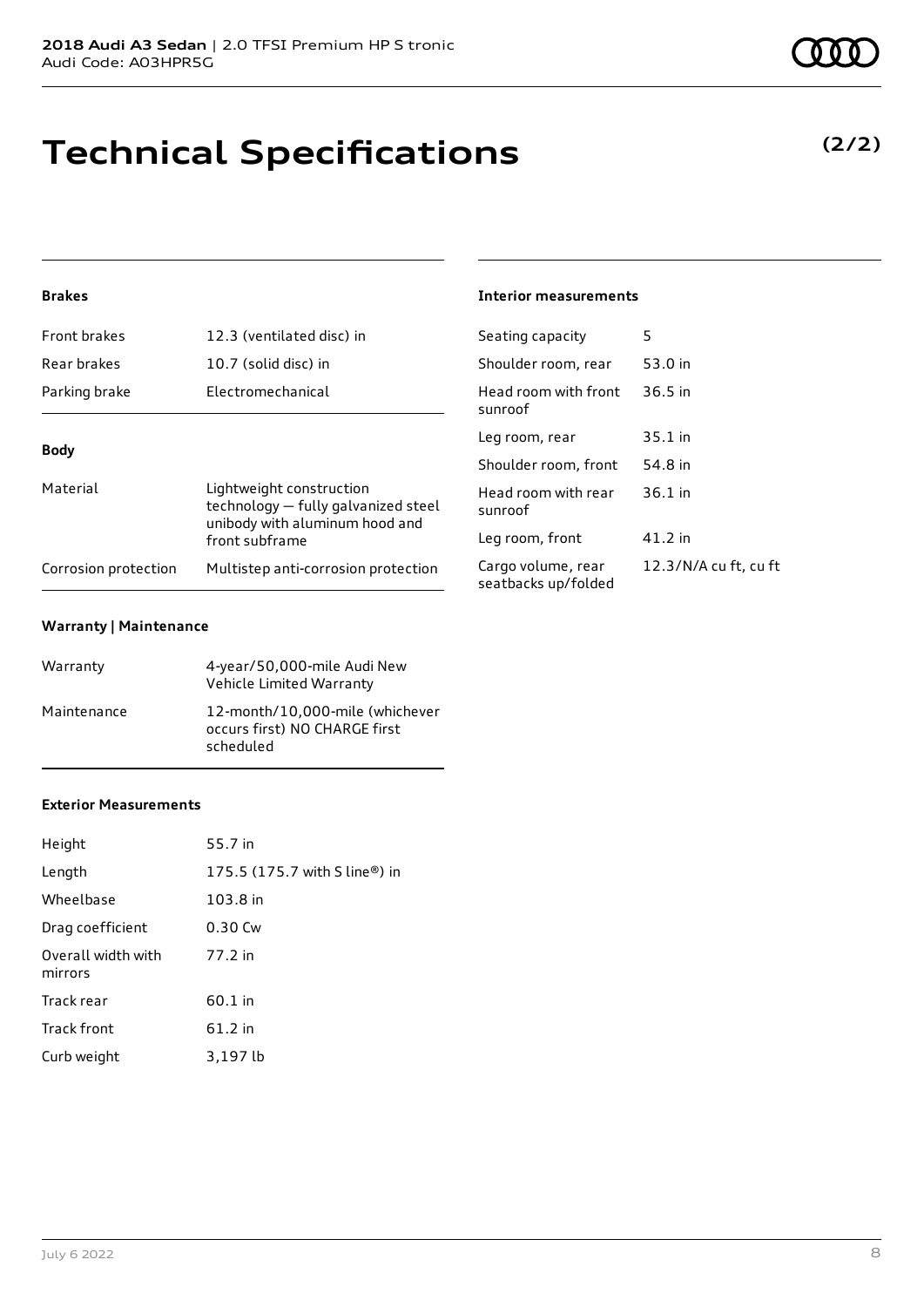### **Consumption- and emission**

**Consumption by NEDC**

combined 29 mpg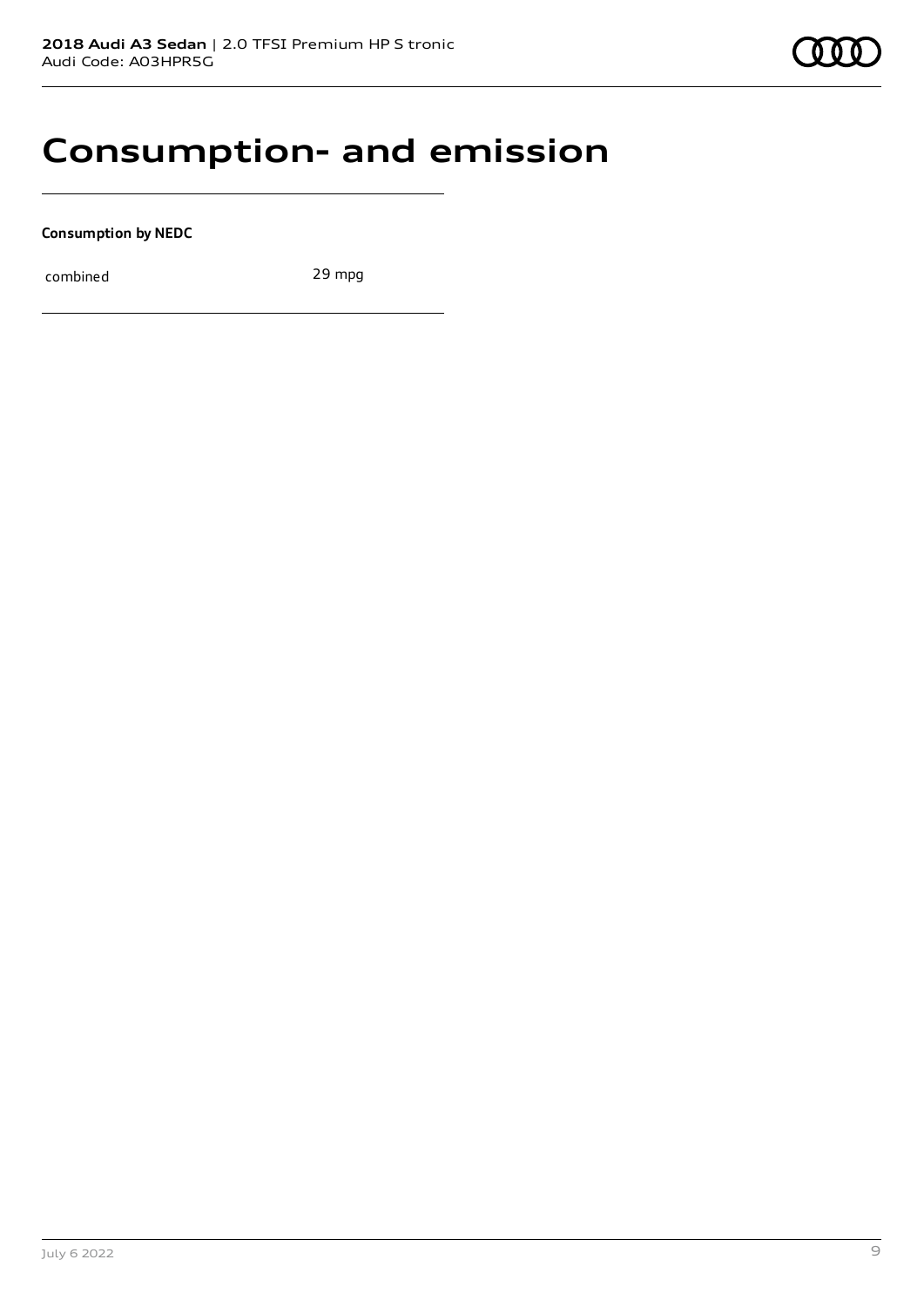## **Contact**

Dealer **Audi Dallas**

5033 Lemmon Ave 75209 Dallas TX

Phone: +12145611800 FAX: 2144380893

www: [https://www.audidallas.com](https://www.audidallas.com/)